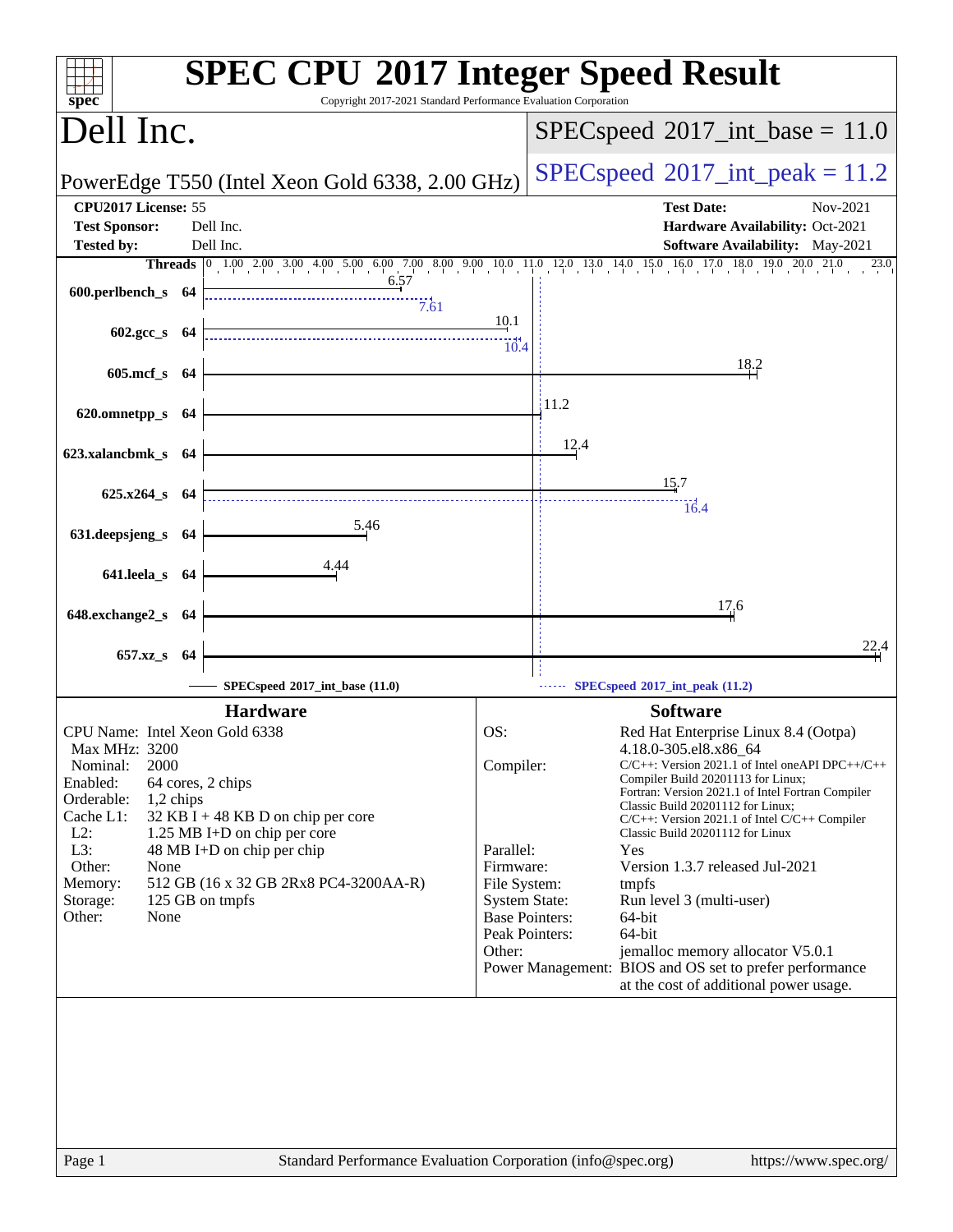| <b>SPEC CPU®2017 Integer Speed Result</b><br>$spec*$<br>Copyright 2017-2021 Standard Performance Evaluation Corporation |                      |                |       |                |       |                                            |                                            |                |                |                   |                |              |                                        |              |
|-------------------------------------------------------------------------------------------------------------------------|----------------------|----------------|-------|----------------|-------|--------------------------------------------|--------------------------------------------|----------------|----------------|-------------------|----------------|--------------|----------------------------------------|--------------|
|                                                                                                                         |                      |                |       |                |       |                                            |                                            |                |                |                   |                |              |                                        |              |
| Dell Inc.                                                                                                               |                      |                |       |                |       |                                            | $SPEC speed^{\circ}2017\_int\_base = 11.0$ |                |                |                   |                |              |                                        |              |
|                                                                                                                         |                      |                |       |                |       |                                            |                                            |                |                |                   |                |              |                                        |              |
| PowerEdge T550 (Intel Xeon Gold 6338, 2.00 GHz)                                                                         |                      |                |       |                |       | $SPEC speed^{\circ}2017\_int\_peak = 11.2$ |                                            |                |                |                   |                |              |                                        |              |
| CPU <sub>2017</sub> License: 55                                                                                         |                      |                |       |                |       |                                            |                                            |                |                | <b>Test Date:</b> |                |              | Nov-2021                               |              |
| <b>Test Sponsor:</b>                                                                                                    | Dell Inc.            |                |       |                |       |                                            |                                            |                |                |                   |                |              | Hardware Availability: Oct-2021        |              |
| <b>Tested by:</b>                                                                                                       | Dell Inc.            |                |       |                |       |                                            |                                            |                |                |                   |                |              | <b>Software Availability:</b> May-2021 |              |
|                                                                                                                         | <b>Results Table</b> |                |       |                |       |                                            |                                            |                |                |                   |                |              |                                        |              |
| <b>Peak</b><br><b>Base</b>                                                                                              |                      |                |       |                |       |                                            |                                            |                |                |                   |                |              |                                        |              |
| <b>Benchmark</b>                                                                                                        | <b>Threads</b>       | <b>Seconds</b> | Ratio | <b>Seconds</b> | Ratio | <b>Seconds</b>                             | Ratio                                      | <b>Threads</b> | <b>Seconds</b> | <b>Ratio</b>      | <b>Seconds</b> | <b>Ratio</b> | <b>Seconds</b>                         | <b>Ratio</b> |
| 600.perlbench_s                                                                                                         | 64                   | 269            | 6.61  | 270            | 6.57  |                                            |                                            | 64             | 233            | 7.62              | 233            | 7.61         |                                        |              |
| $602.\text{gcc}\_\text{s}$                                                                                              | 64                   |                |       |                |       |                                            |                                            |                |                |                   |                |              |                                        |              |
|                                                                                                                         |                      | 392            | 10.1  | 393            | 10.1  |                                            |                                            | 64             | 381            | <b>10.4</b>       | 376            | 10.6         |                                        |              |
| $605$ .mcf s                                                                                                            | 64                   | 256            | 18.5  | 259            | 18.2  |                                            |                                            | 64             | 256            | 18.5              | 259            | 18.2         |                                        |              |
| 620.omnetpp_s                                                                                                           | 64                   | 145            | 11.2  | 145            | 11.3  |                                            |                                            | 64             | 145            | 11.2              | 145            | 11.3         |                                        |              |
| 623.xalancbmk s                                                                                                         | 64                   | 114            | 12.4  | 114            | 12.4  |                                            |                                            | 64             | 114            | 12.4              | <b>114</b>     | 12.4         |                                        |              |
| 625.x264 s                                                                                                              | 64                   | 112            | 15.7  | 112            | 15.8  |                                            |                                            | 64             | <b>107</b>     | 16.4              | 107            | 16.4         |                                        |              |
| 631.deepsjeng_s                                                                                                         | 64                   | 262            | 5.46  | 263            | 5.46  |                                            |                                            | 64             | 262            | 5.46              | 263            | 5.46         |                                        |              |
| 641.leela s                                                                                                             | 64                   | 385            | 4.44  | 385            | 4.44  |                                            |                                            | 64             | 385            | 4.44              | 385            | 4.44         |                                        |              |
| 648.exchange2_s                                                                                                         | 64                   | 166            | 17.7  | 167            | 17.6  |                                            |                                            | 64             | 166            | 17.7              | 167            | 17.6         |                                        |              |
| $657.xz$ <sub>S</sub>                                                                                                   | 64                   | 274            | 22.6  | 276            | 22.4  |                                            |                                            | 64             | 274            | 22.6              | 276            | 22.4         |                                        |              |

**[SPECspeed](http://www.spec.org/auto/cpu2017/Docs/result-fields.html#SPECspeed2017intpeak)[2017\\_int\\_peak =](http://www.spec.org/auto/cpu2017/Docs/result-fields.html#SPECspeed2017intpeak) 11.2**

Results appear in the [order in which they were run.](http://www.spec.org/auto/cpu2017/Docs/result-fields.html#RunOrder) Bold underlined text [indicates a median measurement.](http://www.spec.org/auto/cpu2017/Docs/result-fields.html#Median)

#### **[Operating System Notes](http://www.spec.org/auto/cpu2017/Docs/result-fields.html#OperatingSystemNotes)**

Stack size set to unlimited using "ulimit -s unlimited"

#### **[Environment Variables Notes](http://www.spec.org/auto/cpu2017/Docs/result-fields.html#EnvironmentVariablesNotes)**

```
Environment variables set by runcpu before the start of the run:
KMP_AFFINITY = "granularity=fine,scatter"
LD_LIBRARY_PATH =
      "/mnt/ramdisk/cpu2017-1.1.8-ic2021.1/lib/intel64:/mnt/ramdisk/cpu2017-1.
      1.8-ic2021.1/je5.0.1-64"
MALLOC_CONF = "retain:true"
OMP_STACKSIZE = "192M"
```
#### **[General Notes](http://www.spec.org/auto/cpu2017/Docs/result-fields.html#GeneralNotes)**

 Binaries compiled on a system with 1x Intel Core i9-7980XE CPU + 64GB RAM memory using Redhat Enterprise Linux 8.0 Transparent Huge Pages enabled by default Prior to runcpu invocation Filesystem page cache synced and cleared with: sync; echo 3> /proc/sys/vm/drop\_caches jemalloc, a general purpose malloc implementation built with the RedHat Enterprise 7.5, and the system compiler gcc 4.8.5 sources available from jemalloc.net or <https://github.com/jemalloc/jemalloc/releases> NA: The test sponsor attests, as of date of publication, that CVE-2017-5754 (Meltdown) is mitigated in the system as tested and documented.

**(Continued on next page)**

|        | $\chi$ commute on near page                                 |                       |
|--------|-------------------------------------------------------------|-----------------------|
| Page 2 | Standard Performance Evaluation Corporation (info@spec.org) | https://www.spec.org/ |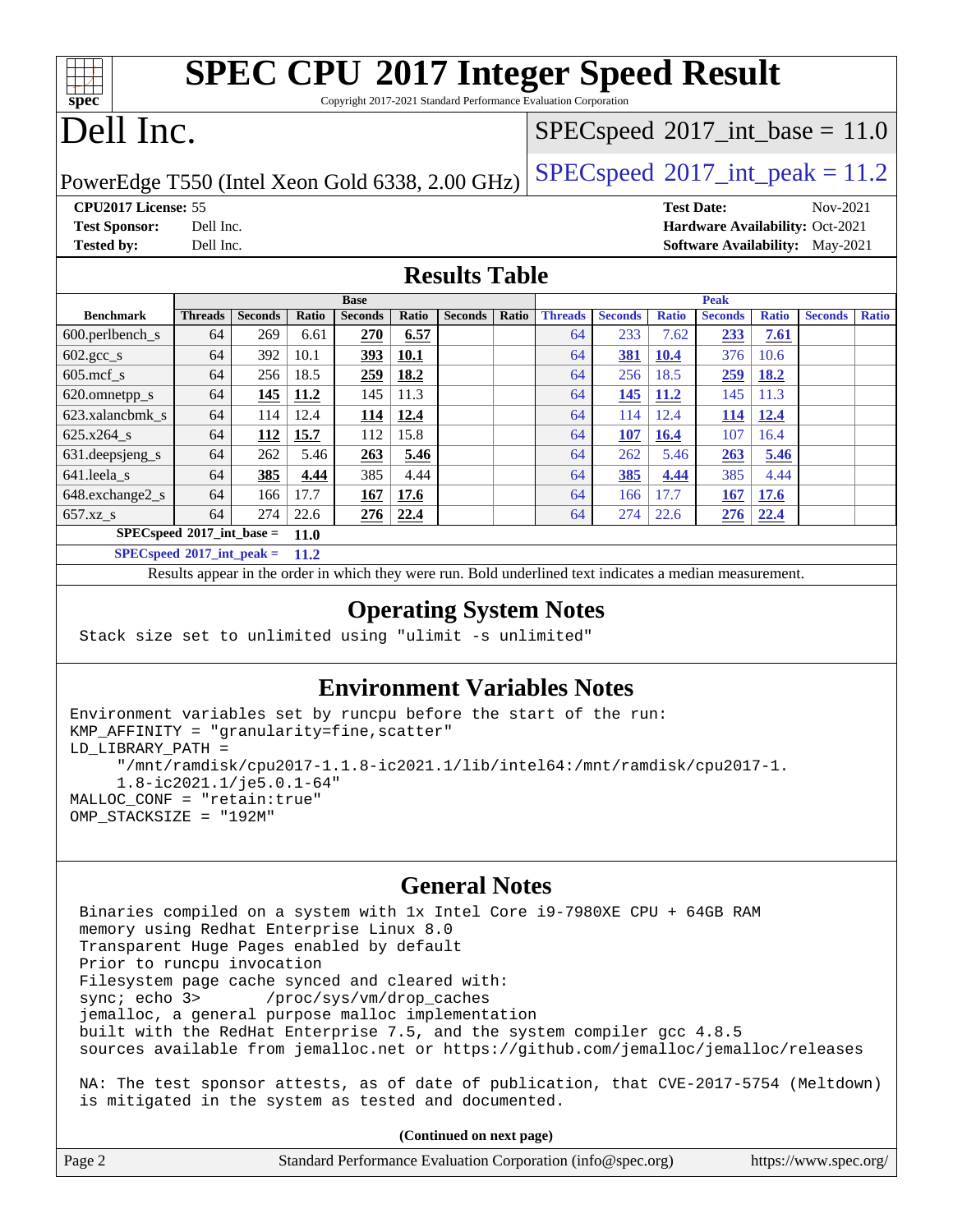#### **[spec](http://www.spec.org/) [SPEC CPU](http://www.spec.org/auto/cpu2017/Docs/result-fields.html#SPECCPU2017IntegerSpeedResult)[2017 Integer Speed Result](http://www.spec.org/auto/cpu2017/Docs/result-fields.html#SPECCPU2017IntegerSpeedResult)** Copyright 2017-2021 Standard Performance Evaluation Corporation Dell Inc. PowerEdge T550 (Intel Xeon Gold 6338, 2.00 GHz)  $\left|$  [SPECspeed](http://www.spec.org/auto/cpu2017/Docs/result-fields.html#SPECspeed2017intpeak)®[2017\\_int\\_peak = 1](http://www.spec.org/auto/cpu2017/Docs/result-fields.html#SPECspeed2017intpeak)1.2  $SPECspeed^{\circ}2017\_int\_base = 11.0$  $SPECspeed^{\circ}2017\_int\_base = 11.0$ **[CPU2017 License:](http://www.spec.org/auto/cpu2017/Docs/result-fields.html#CPU2017License)** 55 **[Test Date:](http://www.spec.org/auto/cpu2017/Docs/result-fields.html#TestDate)** Nov-2021 **[Test Sponsor:](http://www.spec.org/auto/cpu2017/Docs/result-fields.html#TestSponsor)** Dell Inc. **[Hardware Availability:](http://www.spec.org/auto/cpu2017/Docs/result-fields.html#HardwareAvailability)** Oct-2021 **[Tested by:](http://www.spec.org/auto/cpu2017/Docs/result-fields.html#Testedby)** Dell Inc. Dell Inc. **[Software Availability:](http://www.spec.org/auto/cpu2017/Docs/result-fields.html#SoftwareAvailability)** May-2021 **[General Notes \(Continued\)](http://www.spec.org/auto/cpu2017/Docs/result-fields.html#GeneralNotes)** Yes: The test sponsor attests, as of date of publication, that CVE-2017-5753 (Spectre variant 1) is mitigated in the system as tested and documented. Yes: The test sponsor attests, as of date of publication, that CVE-2017-5715 (Spectre variant 2) is mitigated in the system as tested and documented. Benchmark run from a 125 GB ramdisk created with the cmd: "mount -t tmpfs -o size=125G tmpfs /mnt/ramdisk" **[Platform Notes](http://www.spec.org/auto/cpu2017/Docs/result-fields.html#PlatformNotes)** BIOS settings: Logical Processor : Disabled Virtualization Technology : Disabled System Profile : Custom CPU Power Management : Maximum Performance C1E : Disabled C States : Autonomous Memory Patrol Scrub : Disabled Energy Efficiency Policy : Performance CPU Interconnect Bus Link Power Management : Disabled PCI ASPM L1 Link Power Management : Disabled Sysinfo program /mnt/ramdisk/cpu2017-1.1.8-ic2021.1/bin/sysinfo Rev: r6622 of 2021-04-07 982a61ec0915b55891ef0e16acafc64d running on localhost.localdomain Sun Nov 21 10:07:44 2021 SUT (System Under Test) info as seen by some common utilities. For more information on this section, see <https://www.spec.org/cpu2017/Docs/config.html#sysinfo> From /proc/cpuinfo model name : Intel(R) Xeon(R) Gold 6338 CPU @ 2.00GHz 2 "physical id"s (chips) 64 "processors" cores, siblings (Caution: counting these is hw and system dependent. The following

 excerpts from /proc/cpuinfo might not be reliable. Use with caution.) cpu cores : 32 siblings : 32 physical 0: cores 0 1 2 3 4 5 10 11 12 13 14 15 16 17 18 19 20 21 22 23 24 25 26 27 28 29 30 31 physical 1: cores 0 1 2 3 4 5 10 11 12 13 14 15 16 17 18 19 20 21 22 23 24 25 26 27 28 29 30 31

**(Continued on next page)**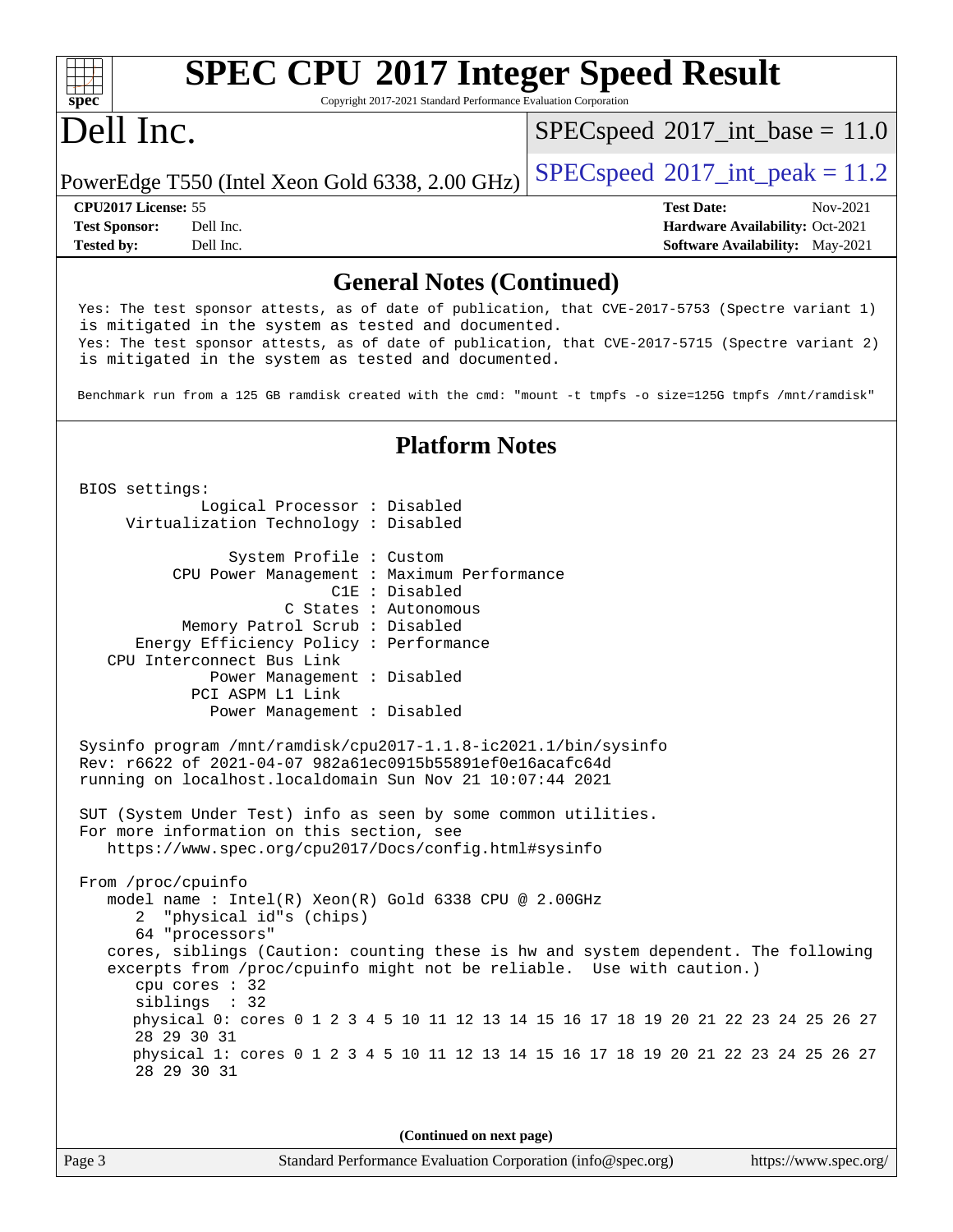| $spec^*$<br>Dell Inc. |                                    |                                                 | $SPEC speed^{\circ}2017\_int\_base = 11.0$                                                                                                                         |
|-----------------------|------------------------------------|-------------------------------------------------|--------------------------------------------------------------------------------------------------------------------------------------------------------------------|
|                       |                                    |                                                 |                                                                                                                                                                    |
|                       |                                    | PowerEdge T550 (Intel Xeon Gold 6338, 2.00 GHz) | $SPEC speed^{\circ}2017\_int\_peak = 11.2$                                                                                                                         |
| CPU2017 License: 55   |                                    |                                                 | <b>Test Date:</b><br>Nov-2021                                                                                                                                      |
| <b>Test Sponsor:</b>  | Dell Inc.<br>Dell Inc.             |                                                 | Hardware Availability: Oct-2021                                                                                                                                    |
| <b>Tested by:</b>     |                                    |                                                 | Software Availability: May-2021                                                                                                                                    |
|                       |                                    | <b>Platform Notes (Continued)</b>               |                                                                                                                                                                    |
|                       | From lscpu from util-linux 2.32.1: |                                                 |                                                                                                                                                                    |
|                       | Architecture:                      | x86_64                                          |                                                                                                                                                                    |
|                       | $CPU$ op-mode( $s$ ):              | $32$ -bit, $64$ -bit                            |                                                                                                                                                                    |
| Byte Order:           |                                    | Little Endian                                   |                                                                                                                                                                    |
| CPU(s):               |                                    | 64                                              |                                                                                                                                                                    |
|                       | On-line $CPU(s)$ list:             | $0 - 63$                                        |                                                                                                                                                                    |
|                       | Thread(s) per core:                | 1                                               |                                                                                                                                                                    |
|                       | $Core(s)$ per socket:              | 32<br>2                                         |                                                                                                                                                                    |
| Socket(s):            | NUMA $node(s)$ :                   | 2                                               |                                                                                                                                                                    |
| Vendor ID:            |                                    | GenuineIntel                                    |                                                                                                                                                                    |
|                       | BIOS Vendor ID:                    | Intel                                           |                                                                                                                                                                    |
| CPU family:           |                                    | 6                                               |                                                                                                                                                                    |
| Model:                |                                    | 106                                             |                                                                                                                                                                    |
| Model name:           |                                    | $Intel(R) Xeon(R) Gold 6338 CPU @ 2.00GHz$      |                                                                                                                                                                    |
|                       | BIOS Model name:                   | $Intel(R)$ Xeon $(R)$ Gold 6338 CPU @ 2.00GHz   |                                                                                                                                                                    |
| Stepping:             |                                    | 6                                               |                                                                                                                                                                    |
| CPU MHz:              |                                    | 2643.301                                        |                                                                                                                                                                    |
| BogoMIPS:             |                                    | 4000.00                                         |                                                                                                                                                                    |
|                       | Virtualization:                    | $VT - x$                                        |                                                                                                                                                                    |
| L1d cache:            |                                    | 48K                                             |                                                                                                                                                                    |
| Lli cache:            |                                    | 32K                                             |                                                                                                                                                                    |
| L2 cache:             |                                    | 1280K                                           |                                                                                                                                                                    |
| L3 cache:             |                                    | 49152K                                          |                                                                                                                                                                    |
|                       | NUMA $node0$ $CPU(s)$ :            |                                                 |                                                                                                                                                                    |
|                       |                                    |                                                 | 0, 2, 4, 6, 8, 10, 12, 14, 16, 18, 20, 22, 24, 26, 28, 30, 32, 34, 36, 38, 40, 42, 44, 46, 48, 50, 52, 54, 56, 58                                                  |
| ,60,62                | NUMA node1 CPU(s):                 |                                                 |                                                                                                                                                                    |
|                       |                                    |                                                 | 1, 3, 5, 7, 9, 11, 13, 15, 17, 19, 21, 23, 25, 27, 29, 31, 33, 35, 37, 39, 41, 43, 45, 47, 49, 51, 53, 55, 57                                                      |
| ,61,63                |                                    |                                                 |                                                                                                                                                                    |
| Flags:                |                                    |                                                 | fpu vme de pse tsc msr pae mce cx8 apic sep mtrr pge mca cmov                                                                                                      |
|                       |                                    |                                                 | pat pse36 clflush dts acpi mmx fxsr sse sse2 ss ht tm pbe syscall nx pdpelgb rdtscp                                                                                |
|                       |                                    |                                                 | lm constant_tsc art arch_perfmon pebs bts rep_good nopl xtopology nonstop_tsc cpuid                                                                                |
|                       |                                    |                                                 | aperfmperf pni pclmulqdq dtes64 monitor ds_cpl vmx smx est tm2 ssse3 sdbg fma cx16                                                                                 |
|                       |                                    |                                                 | xtpr pdcm pcid dca sse4_1 sse4_2 x2apic movbe popcnt tsc_deadline_timer aes xsave                                                                                  |
|                       |                                    |                                                 | avx f16c rdrand lahf_lm abm 3dnowprefetch cpuid_fault epb cat_13 invpcid_single                                                                                    |
|                       |                                    |                                                 | intel_ppin ssbd mba ibrs ibpb stibp ibrs_enhanced fsgsbase tsc_adjust bmil hle avx2                                                                                |
|                       |                                    |                                                 | smep bmi2 erms invpcid cqm rdt_a avx512f avx512dq rdseed adx smap avx512ifma<br>clflushopt clwb intel_pt avx512cd sha_ni avx512bw avx512vl xsaveopt xsavec xgetbvl |
|                       |                                    |                                                 | xsaves cqm_llc cqm_occup_llc cqm_mbm_total cqm_mbm_local split_lock_detect wbnoinvd                                                                                |
|                       |                                    |                                                 | dtherm ida arat pln pts avx512vbmi umip pku ospke avx512_vbmi2 gfni vaes vpclmulqdq                                                                                |
|                       |                                    |                                                 | avx512_vnni avx512_bitalg tme avx512_vpopcntdq la57 rdpid fsrm md_clear pconfig                                                                                    |
|                       | flush_l1d arch_capabilities        |                                                 |                                                                                                                                                                    |
|                       |                                    |                                                 |                                                                                                                                                                    |
|                       | /proc/cpuinfo cache data           |                                                 |                                                                                                                                                                    |
|                       | cache size : 49152 KB              |                                                 |                                                                                                                                                                    |
|                       |                                    |                                                 |                                                                                                                                                                    |
|                       |                                    |                                                 |                                                                                                                                                                    |
|                       |                                    |                                                 |                                                                                                                                                                    |

**(Continued on next page)**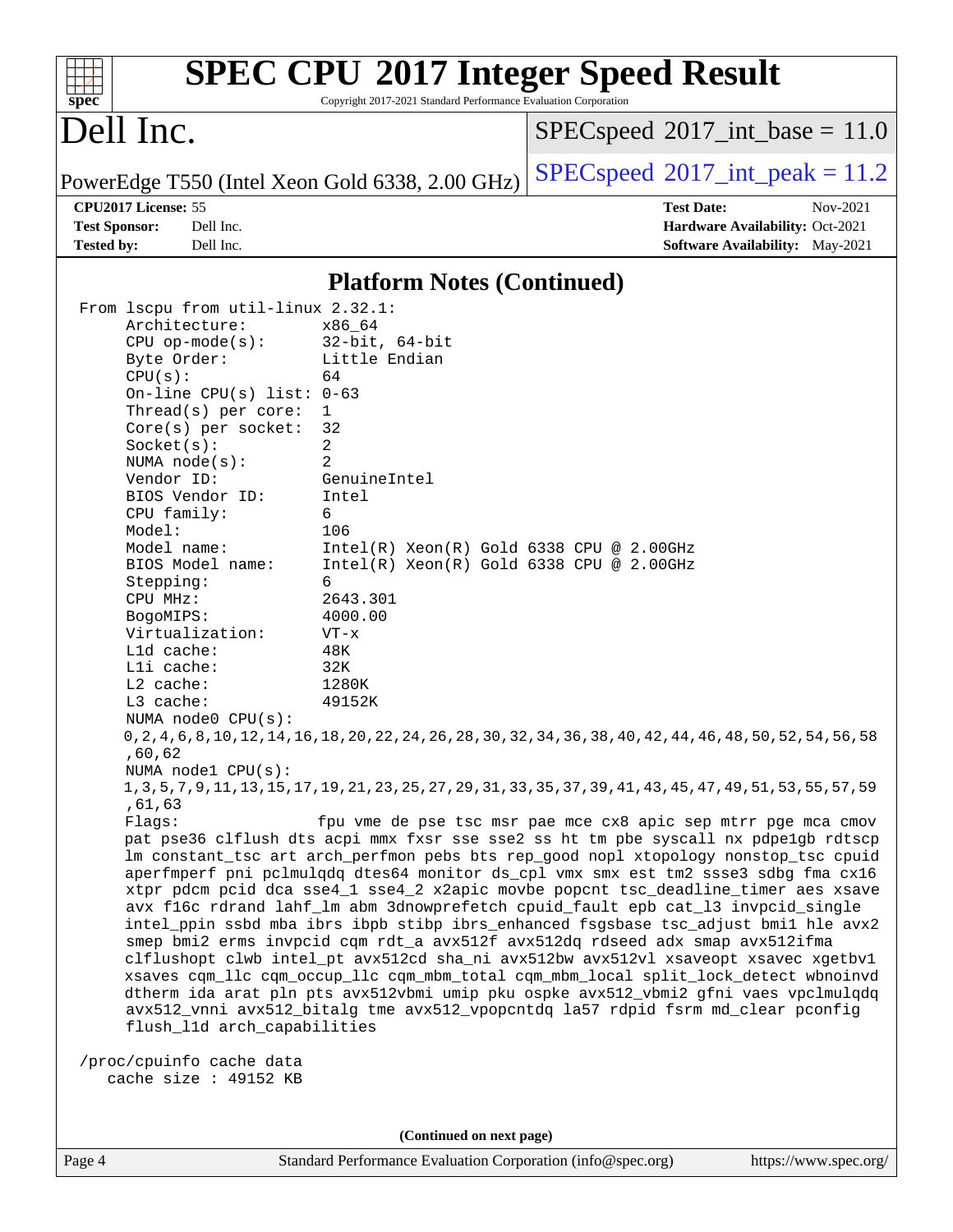| <b>SPEC CPU®2017 Integer Speed Result</b>                                                                                               |                                            |
|-----------------------------------------------------------------------------------------------------------------------------------------|--------------------------------------------|
| spec<br>Copyright 2017-2021 Standard Performance Evaluation Corporation                                                                 |                                            |
| Dell Inc.                                                                                                                               | $SPEC speed^{\circ}2017\_int\_base = 11.0$ |
| PowerEdge T550 (Intel Xeon Gold 6338, 2.00 GHz)                                                                                         | $SPEC speed^{\circ}2017\_int\_peak = 11.2$ |
| CPU2017 License: 55                                                                                                                     | <b>Test Date:</b><br>Nov-2021              |
| <b>Test Sponsor:</b><br>Dell Inc.                                                                                                       | Hardware Availability: Oct-2021            |
| <b>Tested by:</b><br>Dell Inc.                                                                                                          | Software Availability: May-2021            |
| <b>Platform Notes (Continued)</b>                                                                                                       |                                            |
| From numactl --hardware<br>WARNING: a numactl 'node' might or might not correspond to a physical chip.                                  |                                            |
| $available: 2 nodes (0-1)$                                                                                                              |                                            |
| node 0 cpus: 0 2 4 6 8 10 12 14 16 18 20 22 24 26 28 30 32 34 36 38 40 42 44 46 48 50<br>52 54 56 58 60 62                              |                                            |
| node 0 size: 257142 MB<br>node 0 free: 256163 MB                                                                                        |                                            |
| node 1 cpus: 1 3 5 7 9 11 13 15 17 19 21 23 25 27 29 31 33 35 37 39 41 43 45 47 49 51<br>53 55 57 59 61 63                              |                                            |
| node 1 size: 258038 MB                                                                                                                  |                                            |
| node 1 free: 249185 MB<br>node distances:                                                                                               |                                            |
| $\overline{1}$<br>node<br>$\overline{0}$                                                                                                |                                            |
| 0 :<br>10<br>20                                                                                                                         |                                            |
| 1:<br>20<br>10                                                                                                                          |                                            |
| From /proc/meminfo<br>MemTotal:<br>527545228 kB                                                                                         |                                            |
| HugePages_Total:<br>0                                                                                                                   |                                            |
| Hugepagesize:<br>2048 kB                                                                                                                |                                            |
| /sbin/tuned-adm active<br>Current active profile: throughput-performance                                                                |                                            |
| From /etc/*release* /etc/*version*<br>os-release:                                                                                       |                                            |
| NAME="Red Hat Enterprise Linux"<br>VERSION="8.4 (Ootpa)"                                                                                |                                            |
| $ID="rhe1"$                                                                                                                             |                                            |
| ID LIKE="fedora"<br>VERSION_ID="8.4"                                                                                                    |                                            |
| PLATFORM_ID="platform:el8"                                                                                                              |                                            |
| PRETTY_NAME="Red Hat Enterprise Linux 8.4 (Ootpa)"                                                                                      |                                            |
| $ANSI\_COLOR = "0; 31"$                                                                                                                 |                                            |
| redhat-release: Red Hat Enterprise Linux release 8.4 (Ootpa)<br>system-release: Red Hat Enterprise Linux release 8.4 (Ootpa)            |                                            |
| system-release-cpe: cpe:/o:redhat:enterprise_linux:8.4:ga                                                                               |                                            |
|                                                                                                                                         |                                            |
| uname $-a$ :<br>Linux localhost.localdomain 4.18.0-305.el8.x86_64 #1 SMP Thu Apr 29 08:54:30 EDT 2021<br>x86_64 x86_64 x86_64 GNU/Linux |                                            |
| Kernel self-reported vulnerability status:                                                                                              |                                            |
| CVE-2018-12207 (iTLB Multihit):                                                                                                         | Not affected                               |
| CVE-2018-3620 (L1 Terminal Fault):                                                                                                      | Not affected                               |
| Microarchitectural Data Sampling:                                                                                                       | Not affected                               |
| (Continued on next page)                                                                                                                |                                            |
| Page 5<br>Standard Performance Evaluation Corporation (info@spec.org)                                                                   | https://www.spec.org/                      |
|                                                                                                                                         |                                            |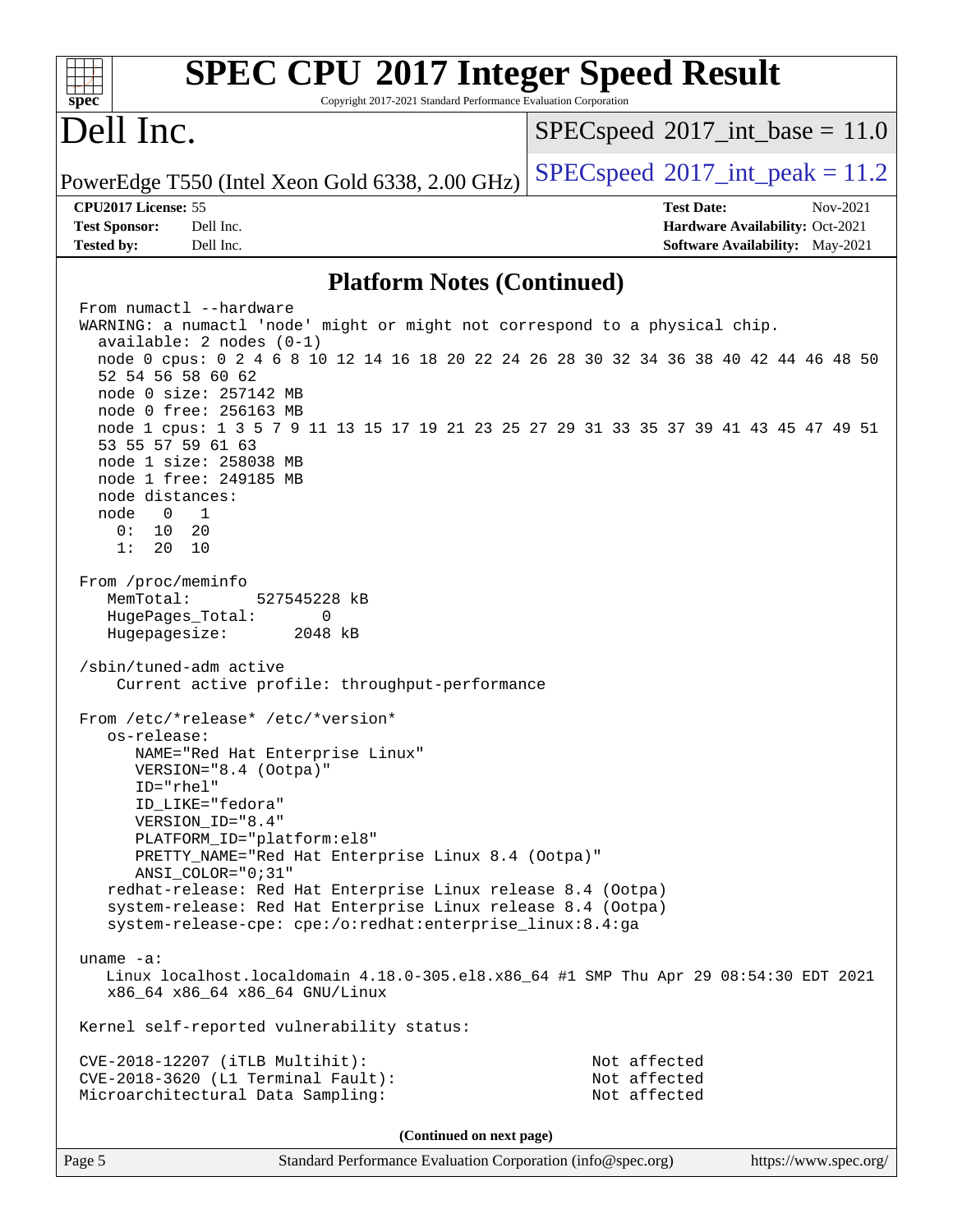| <b>SPEC CPU®2017 Integer Speed Result</b><br>Spec<br>Copyright 2017-2021 Standard Performance Evaluation Corporation                                                                                                                                                                                                                                                                                                   |                                                                                                     |  |  |  |  |  |  |  |
|------------------------------------------------------------------------------------------------------------------------------------------------------------------------------------------------------------------------------------------------------------------------------------------------------------------------------------------------------------------------------------------------------------------------|-----------------------------------------------------------------------------------------------------|--|--|--|--|--|--|--|
| Dell Inc.                                                                                                                                                                                                                                                                                                                                                                                                              | $SPEC speed$ <sup>®</sup> 2017_int_base = 11.0                                                      |  |  |  |  |  |  |  |
| PowerEdge T550 (Intel Xeon Gold 6338, 2.00 GHz)                                                                                                                                                                                                                                                                                                                                                                        | $SPEC speed^{\circ}2017\_int\_peak = 11.2$                                                          |  |  |  |  |  |  |  |
| CPU2017 License: 55<br><b>Test Sponsor:</b><br>Dell Inc.<br><b>Tested by:</b><br>Dell Inc.                                                                                                                                                                                                                                                                                                                             | <b>Test Date:</b><br>Nov-2021<br>Hardware Availability: Oct-2021<br>Software Availability: May-2021 |  |  |  |  |  |  |  |
|                                                                                                                                                                                                                                                                                                                                                                                                                        | <b>Platform Notes (Continued)</b>                                                                   |  |  |  |  |  |  |  |
| CVE-2017-5754 (Meltdown):<br>CVE-2018-3639 (Speculative Store Bypass):                                                                                                                                                                                                                                                                                                                                                 | Not affected<br>Mitigation: Speculative Store<br>Bypass disabled via prctl and<br>seccomp           |  |  |  |  |  |  |  |
| CVE-2017-5753 (Spectre variant 1):                                                                                                                                                                                                                                                                                                                                                                                     | Mitigation: usercopy/swapgs<br>barriers and __user pointer<br>sanitization                          |  |  |  |  |  |  |  |
| CVE-2017-5715 (Spectre variant 2):                                                                                                                                                                                                                                                                                                                                                                                     | Mitigation: Enhanced IBRS, IBPB:<br>conditional, RSB filling                                        |  |  |  |  |  |  |  |
| CVE-2020-0543 (Special Register Buffer Data Sampling): Not affected<br>Not affected<br>CVE-2019-11135 (TSX Asynchronous Abort):                                                                                                                                                                                                                                                                                        |                                                                                                     |  |  |  |  |  |  |  |
| run-level 3 Nov 21 10:06                                                                                                                                                                                                                                                                                                                                                                                               |                                                                                                     |  |  |  |  |  |  |  |
| SPEC is set to: /mnt/ramdisk/cpu2017-1.1.8-ic2021.1<br>Size Used Avail Use% Mounted on<br>Filesystem<br>Type<br>tmpfs<br>tmpfs 125G 4.1G 121G                                                                                                                                                                                                                                                                          | 4% /mnt/ramdisk                                                                                     |  |  |  |  |  |  |  |
| From /sys/devices/virtual/dmi/id<br>Vendor:<br>Dell Inc.<br>Product:<br>PowerEdge T550<br>Product Family: PowerEdge<br>Serial:<br>3LM1509                                                                                                                                                                                                                                                                              |                                                                                                     |  |  |  |  |  |  |  |
| Additional information from dmidecode 3.2 follows. WARNING: Use caution when you<br>interpret this section. The 'dmidecode' program reads system data which is "intended to<br>allow hardware to be accurately determined", but the intent may not be met, as there are<br>frequent changes to hardware, firmware, and the "DMTF SMBIOS" standard.<br>Memory:<br>16x 002C00B3002C 18ASF4G72PDZ-3G2E1 32 GB 2 rank 3200 |                                                                                                     |  |  |  |  |  |  |  |
| BIOS:<br>BIOS Vendor:<br>Dell Inc.<br>1.3.7<br>BIOS Version:<br>BIOS Date:<br>07/30/2021<br>BIOS Revision:<br>1.3                                                                                                                                                                                                                                                                                                      |                                                                                                     |  |  |  |  |  |  |  |
| (End of data from sysinfo program)                                                                                                                                                                                                                                                                                                                                                                                     |                                                                                                     |  |  |  |  |  |  |  |
| <b>Compiler Version Notes</b>                                                                                                                                                                                                                                                                                                                                                                                          |                                                                                                     |  |  |  |  |  |  |  |
| $\vert$ 600.perlbench_s(peak)<br>С                                                                                                                                                                                                                                                                                                                                                                                     | ___________________________________                                                                 |  |  |  |  |  |  |  |
| Intel(R) C Intel(R) 64 Compiler Classic for applications running on Intel(R)<br>64, Version 2021.1 Build 20201112_000000                                                                                                                                                                                                                                                                                               |                                                                                                     |  |  |  |  |  |  |  |
| (Continued on next page)                                                                                                                                                                                                                                                                                                                                                                                               |                                                                                                     |  |  |  |  |  |  |  |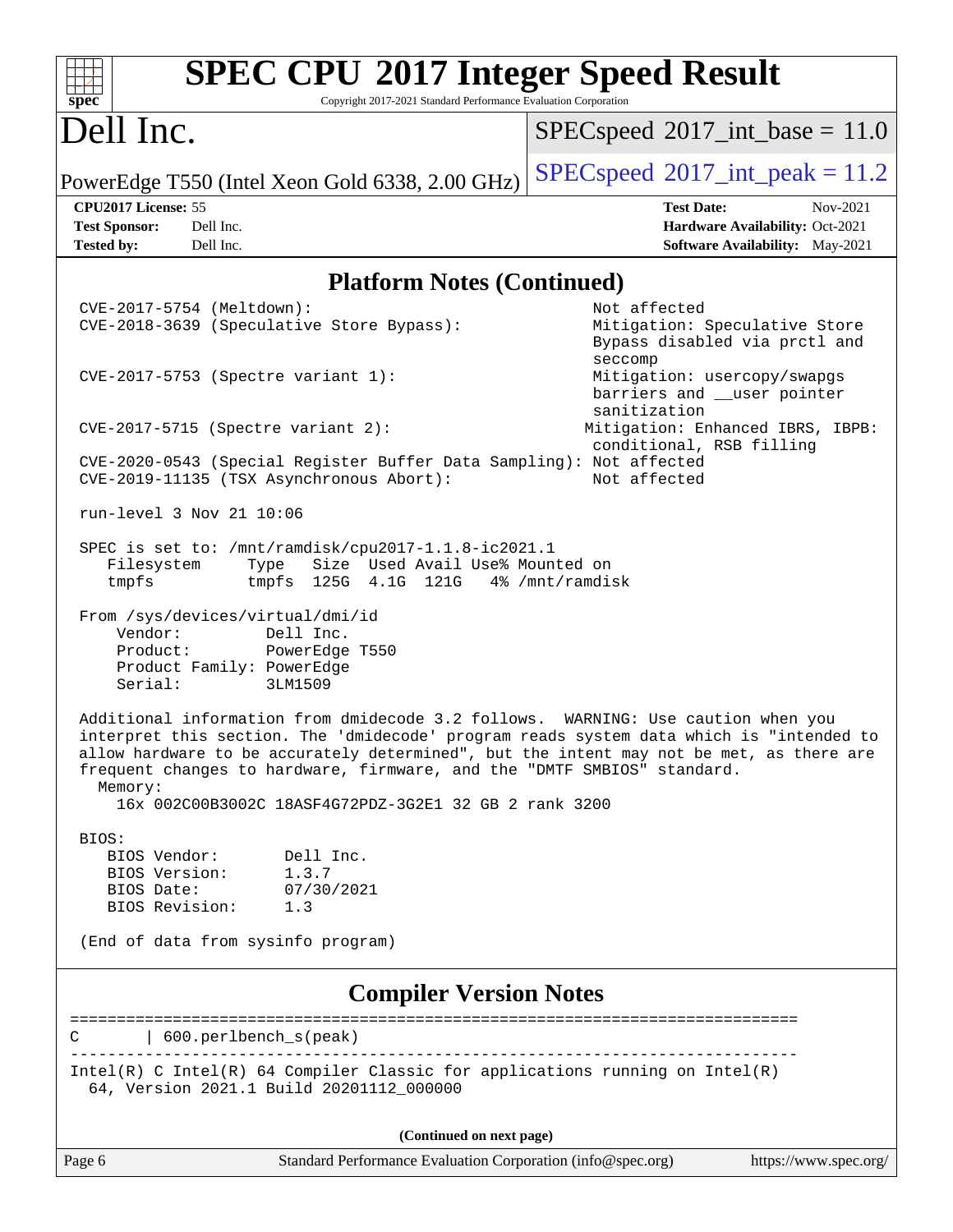| $SPEC speed^{\circ}2017\_int\_base = 11.0$<br>$SPEC speed^{\circ}2017\_int\_peak = 11.2$<br><b>Test Date:</b><br>Nov-2021<br>Hardware Availability: Oct-2021<br>Software Availability: May-2021<br><b>Compiler Version Notes (Continued)</b><br>Copyright (C) 1985-2020 Intel Corporation. All rights reserved.<br>600.perlbench_s(base) 602.gcc_s(base, peak) 605.mcf_s(base, peak)<br>Intel(R) oneAPI DPC++/C++ Compiler for applications running on Intel(R) 64,<br>Copyright (C) 1985-2020 Intel Corporation. All rights reserved. |
|----------------------------------------------------------------------------------------------------------------------------------------------------------------------------------------------------------------------------------------------------------------------------------------------------------------------------------------------------------------------------------------------------------------------------------------------------------------------------------------------------------------------------------------|
|                                                                                                                                                                                                                                                                                                                                                                                                                                                                                                                                        |
|                                                                                                                                                                                                                                                                                                                                                                                                                                                                                                                                        |
|                                                                                                                                                                                                                                                                                                                                                                                                                                                                                                                                        |
|                                                                                                                                                                                                                                                                                                                                                                                                                                                                                                                                        |
|                                                                                                                                                                                                                                                                                                                                                                                                                                                                                                                                        |
|                                                                                                                                                                                                                                                                                                                                                                                                                                                                                                                                        |
|                                                                                                                                                                                                                                                                                                                                                                                                                                                                                                                                        |
|                                                                                                                                                                                                                                                                                                                                                                                                                                                                                                                                        |
| $Intel(R)$ C Intel(R) 64 Compiler Classic for applications running on Intel(R)<br>Copyright (C) 1985-2020 Intel Corporation. All rights reserved.                                                                                                                                                                                                                                                                                                                                                                                      |
| 600.perlbench_s(base) 602.gcc_s(base, peak) 605.mcf_s(base, peak)                                                                                                                                                                                                                                                                                                                                                                                                                                                                      |
| Intel(R) oneAPI DPC++/C++ Compiler for applications running on Intel(R) $64$ ,<br>Copyright (C) 1985-2020 Intel Corporation. All rights reserved.                                                                                                                                                                                                                                                                                                                                                                                      |
| 620.omnetpp_s(base, peak) 623.xalancbmk_s(base, peak)<br>631.deepsjeng_s(base, peak) 641.leela_s(base, peak)                                                                                                                                                                                                                                                                                                                                                                                                                           |
| $Intel(R)$ oneAPI DPC++/C++ Compiler for applications running on Intel(R) 64,<br>Copyright (C) 1985-2020 Intel Corporation. All rights reserved.                                                                                                                                                                                                                                                                                                                                                                                       |
|                                                                                                                                                                                                                                                                                                                                                                                                                                                                                                                                        |
| Intel(R) Fortran Intel(R) 64 Compiler Classic for applications running on<br>Copyright (C) 1985-2020 Intel Corporation. All rights reserved.<br>_____________________________                                                                                                                                                                                                                                                                                                                                                          |
| $625.x264_s(base, peak)$ 657.xz <sub>_S</sub> (base, peak)                                                                                                                                                                                                                                                                                                                                                                                                                                                                             |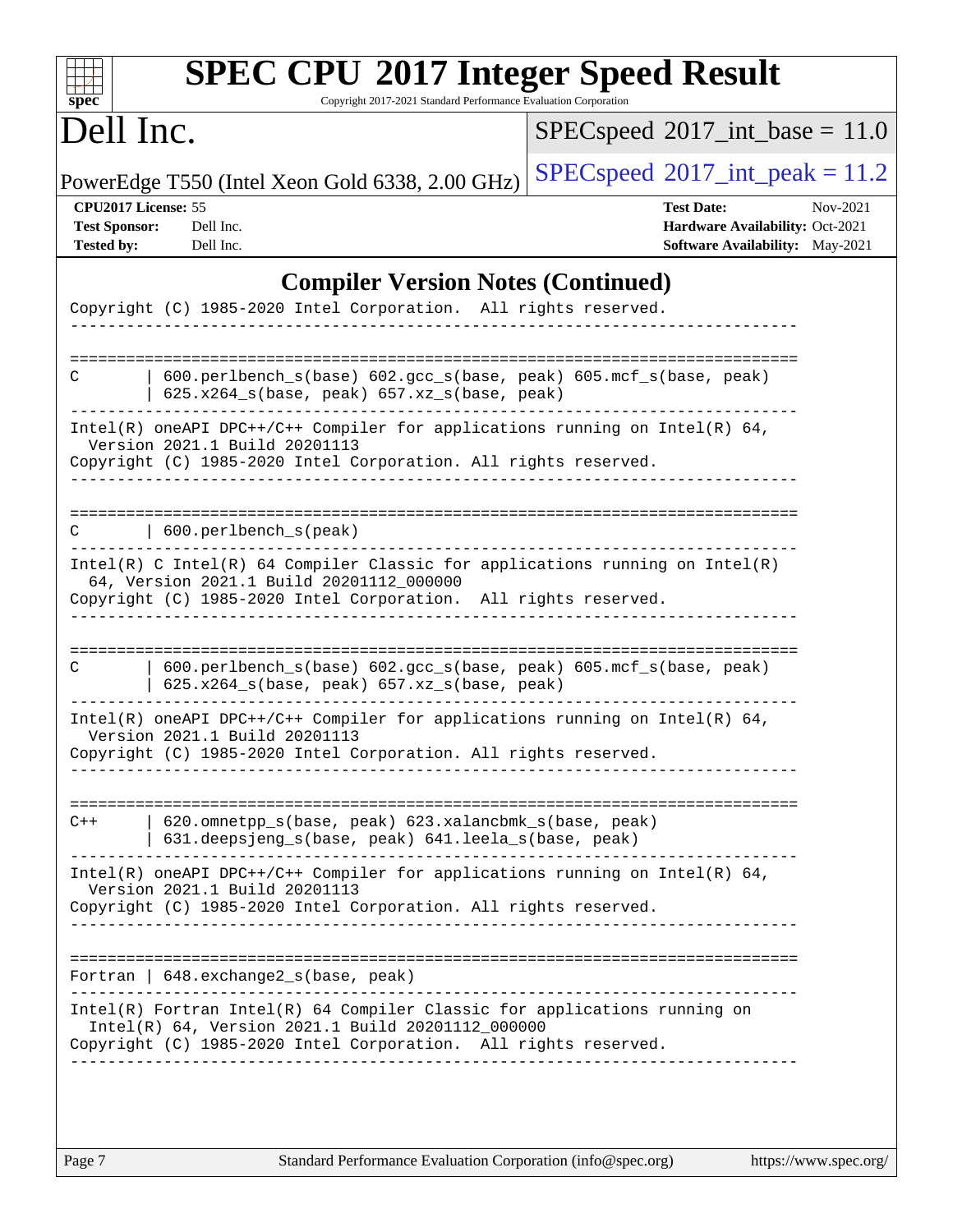#### $+\ +$ **[spec](http://www.spec.org/)**

# **[SPEC CPU](http://www.spec.org/auto/cpu2017/Docs/result-fields.html#SPECCPU2017IntegerSpeedResult)[2017 Integer Speed Result](http://www.spec.org/auto/cpu2017/Docs/result-fields.html#SPECCPU2017IntegerSpeedResult)**

Copyright 2017-2021 Standard Performance Evaluation Corporation

## Dell Inc.

 $SPECspeed^{\circ}2017\_int\_base = 11.0$  $SPECspeed^{\circ}2017\_int\_base = 11.0$ 

PowerEdge T550 (Intel Xeon Gold 6338, 2.00 GHz)  $\left|$  [SPECspeed](http://www.spec.org/auto/cpu2017/Docs/result-fields.html#SPECspeed2017intpeak)®[2017\\_int\\_peak = 1](http://www.spec.org/auto/cpu2017/Docs/result-fields.html#SPECspeed2017intpeak)1.2

**[CPU2017 License:](http://www.spec.org/auto/cpu2017/Docs/result-fields.html#CPU2017License)** 55 **[Test Date:](http://www.spec.org/auto/cpu2017/Docs/result-fields.html#TestDate)** Nov-2021 **[Test Sponsor:](http://www.spec.org/auto/cpu2017/Docs/result-fields.html#TestSponsor)** Dell Inc. **[Hardware Availability:](http://www.spec.org/auto/cpu2017/Docs/result-fields.html#HardwareAvailability)** Oct-2021 **[Tested by:](http://www.spec.org/auto/cpu2017/Docs/result-fields.html#Testedby)** Dell Inc. **[Software Availability:](http://www.spec.org/auto/cpu2017/Docs/result-fields.html#SoftwareAvailability)** May-2021

#### **[Base Compiler Invocation](http://www.spec.org/auto/cpu2017/Docs/result-fields.html#BaseCompilerInvocation)**

[C benchmarks](http://www.spec.org/auto/cpu2017/Docs/result-fields.html#Cbenchmarks):

[icx](http://www.spec.org/cpu2017/results/res2021q4/cpu2017-20211122-30203.flags.html#user_CCbase_intel_icx_fe2d28d19ae2a5db7c42fe0f2a2aed77cb715edd4aeb23434404a8be6683fe239869bb6ca8154ca98265c2e3b9226a719a0efe2953a4a7018c379b7010ccf087)

[C++ benchmarks:](http://www.spec.org/auto/cpu2017/Docs/result-fields.html#CXXbenchmarks) [icpx](http://www.spec.org/cpu2017/results/res2021q4/cpu2017-20211122-30203.flags.html#user_CXXbase_intel_icpx_1e918ed14c436bf4b9b7c8bcdd51d4539fc71b3df010bd1e9f8732d9c34c2b2914e48204a846820f3c0ebb4095dea797a5c30b458ac0b6dffac65d78f781f5ca)

[Fortran benchmarks](http://www.spec.org/auto/cpu2017/Docs/result-fields.html#Fortranbenchmarks): [ifort](http://www.spec.org/cpu2017/results/res2021q4/cpu2017-20211122-30203.flags.html#user_FCbase_intel_ifort_8111460550e3ca792625aed983ce982f94888b8b503583aa7ba2b8303487b4d8a21a13e7191a45c5fd58ff318f48f9492884d4413fa793fd88dd292cad7027ca)

#### **[Base Portability Flags](http://www.spec.org/auto/cpu2017/Docs/result-fields.html#BasePortabilityFlags)**

 600.perlbench\_s: [-DSPEC\\_LP64](http://www.spec.org/cpu2017/results/res2021q4/cpu2017-20211122-30203.flags.html#b600.perlbench_s_basePORTABILITY_DSPEC_LP64) [-DSPEC\\_LINUX\\_X64](http://www.spec.org/cpu2017/results/res2021q4/cpu2017-20211122-30203.flags.html#b600.perlbench_s_baseCPORTABILITY_DSPEC_LINUX_X64) 602.gcc\_s: [-DSPEC\\_LP64](http://www.spec.org/cpu2017/results/res2021q4/cpu2017-20211122-30203.flags.html#suite_basePORTABILITY602_gcc_s_DSPEC_LP64) 605.mcf\_s: [-DSPEC\\_LP64](http://www.spec.org/cpu2017/results/res2021q4/cpu2017-20211122-30203.flags.html#suite_basePORTABILITY605_mcf_s_DSPEC_LP64) 620.omnetpp\_s: [-DSPEC\\_LP64](http://www.spec.org/cpu2017/results/res2021q4/cpu2017-20211122-30203.flags.html#suite_basePORTABILITY620_omnetpp_s_DSPEC_LP64) 623.xalancbmk\_s: [-DSPEC\\_LP64](http://www.spec.org/cpu2017/results/res2021q4/cpu2017-20211122-30203.flags.html#suite_basePORTABILITY623_xalancbmk_s_DSPEC_LP64) [-DSPEC\\_LINUX](http://www.spec.org/cpu2017/results/res2021q4/cpu2017-20211122-30203.flags.html#b623.xalancbmk_s_baseCXXPORTABILITY_DSPEC_LINUX) 625.x264\_s: [-DSPEC\\_LP64](http://www.spec.org/cpu2017/results/res2021q4/cpu2017-20211122-30203.flags.html#suite_basePORTABILITY625_x264_s_DSPEC_LP64) 631.deepsjeng\_s: [-DSPEC\\_LP64](http://www.spec.org/cpu2017/results/res2021q4/cpu2017-20211122-30203.flags.html#suite_basePORTABILITY631_deepsjeng_s_DSPEC_LP64) 641.leela\_s: [-DSPEC\\_LP64](http://www.spec.org/cpu2017/results/res2021q4/cpu2017-20211122-30203.flags.html#suite_basePORTABILITY641_leela_s_DSPEC_LP64) 648.exchange2\_s: [-DSPEC\\_LP64](http://www.spec.org/cpu2017/results/res2021q4/cpu2017-20211122-30203.flags.html#suite_basePORTABILITY648_exchange2_s_DSPEC_LP64) 657.xz\_s: [-DSPEC\\_LP64](http://www.spec.org/cpu2017/results/res2021q4/cpu2017-20211122-30203.flags.html#suite_basePORTABILITY657_xz_s_DSPEC_LP64)

## **[Base Optimization Flags](http://www.spec.org/auto/cpu2017/Docs/result-fields.html#BaseOptimizationFlags)**

[C benchmarks](http://www.spec.org/auto/cpu2017/Docs/result-fields.html#Cbenchmarks):

[-DSPEC\\_OPENMP](http://www.spec.org/cpu2017/results/res2021q4/cpu2017-20211122-30203.flags.html#suite_CCbase_DSPEC_OPENMP) [-std=c11](http://www.spec.org/cpu2017/results/res2021q4/cpu2017-20211122-30203.flags.html#user_CCbase_std-icc-std_0e1c27790398a4642dfca32ffe6c27b5796f9c2d2676156f2e42c9c44eaad0c049b1cdb667a270c34d979996257aeb8fc440bfb01818dbc9357bd9d174cb8524) [-m64](http://www.spec.org/cpu2017/results/res2021q4/cpu2017-20211122-30203.flags.html#user_CCbase_m64-icc) [-fiopenmp](http://www.spec.org/cpu2017/results/res2021q4/cpu2017-20211122-30203.flags.html#user_CCbase_fiopenmp_4cde26b3fcccd23bd0bb70af4efc204325d72839eefa1147e34201101709f20b3deb62aad96701dea148529bf4ca48c90b72f3bf837ca148e297cf8a0ba6feb7) [-Wl,-z,muldefs](http://www.spec.org/cpu2017/results/res2021q4/cpu2017-20211122-30203.flags.html#user_CCbase_link_force_multiple1_b4cbdb97b34bdee9ceefcfe54f4c8ea74255f0b02a4b23e853cdb0e18eb4525ac79b5a88067c842dd0ee6996c24547a27a4b99331201badda8798ef8a743f577) [-xCORE-AVX512](http://www.spec.org/cpu2017/results/res2021q4/cpu2017-20211122-30203.flags.html#user_CCbase_f-xCORE-AVX512) [-O3](http://www.spec.org/cpu2017/results/res2021q4/cpu2017-20211122-30203.flags.html#user_CCbase_f-O3) [-ffast-math](http://www.spec.org/cpu2017/results/res2021q4/cpu2017-20211122-30203.flags.html#user_CCbase_f-ffast-math) [-flto](http://www.spec.org/cpu2017/results/res2021q4/cpu2017-20211122-30203.flags.html#user_CCbase_f-flto) [-mfpmath=sse](http://www.spec.org/cpu2017/results/res2021q4/cpu2017-20211122-30203.flags.html#user_CCbase_f-mfpmath_70eb8fac26bde974f8ab713bc9086c5621c0b8d2f6c86f38af0bd7062540daf19db5f3a066d8c6684be05d84c9b6322eb3b5be6619d967835195b93d6c02afa1) [-funroll-loops](http://www.spec.org/cpu2017/results/res2021q4/cpu2017-20211122-30203.flags.html#user_CCbase_f-funroll-loops) [-qopt-mem-layout-trans=4](http://www.spec.org/cpu2017/results/res2021q4/cpu2017-20211122-30203.flags.html#user_CCbase_f-qopt-mem-layout-trans_fa39e755916c150a61361b7846f310bcdf6f04e385ef281cadf3647acec3f0ae266d1a1d22d972a7087a248fd4e6ca390a3634700869573d231a252c784941a8) [-mbranches-within-32B-boundaries](http://www.spec.org/cpu2017/results/res2021q4/cpu2017-20211122-30203.flags.html#user_CCbase_f-mbranches-within-32B-boundaries) [-L/usr/local/jemalloc64-5.0.1/lib](http://www.spec.org/cpu2017/results/res2021q4/cpu2017-20211122-30203.flags.html#user_CCbase_jemalloc_link_path64_1_cc289568b1a6c0fd3b62c91b824c27fcb5af5e8098e6ad028160d21144ef1b8aef3170d2acf0bee98a8da324cfe4f67d0a3d0c4cc4673d993d694dc2a0df248b) [-ljemalloc](http://www.spec.org/cpu2017/results/res2021q4/cpu2017-20211122-30203.flags.html#user_CCbase_jemalloc_link_lib_d1249b907c500fa1c0672f44f562e3d0f79738ae9e3c4a9c376d49f265a04b9c99b167ecedbf6711b3085be911c67ff61f150a17b3472be731631ba4d0471706)

[C++ benchmarks:](http://www.spec.org/auto/cpu2017/Docs/result-fields.html#CXXbenchmarks)

[-DSPEC\\_OPENMP](http://www.spec.org/cpu2017/results/res2021q4/cpu2017-20211122-30203.flags.html#suite_CXXbase_DSPEC_OPENMP) [-m64](http://www.spec.org/cpu2017/results/res2021q4/cpu2017-20211122-30203.flags.html#user_CXXbase_m64-icc) [-Wl,-z,muldefs](http://www.spec.org/cpu2017/results/res2021q4/cpu2017-20211122-30203.flags.html#user_CXXbase_link_force_multiple1_b4cbdb97b34bdee9ceefcfe54f4c8ea74255f0b02a4b23e853cdb0e18eb4525ac79b5a88067c842dd0ee6996c24547a27a4b99331201badda8798ef8a743f577) [-xCORE-AVX512](http://www.spec.org/cpu2017/results/res2021q4/cpu2017-20211122-30203.flags.html#user_CXXbase_f-xCORE-AVX512) [-O3](http://www.spec.org/cpu2017/results/res2021q4/cpu2017-20211122-30203.flags.html#user_CXXbase_f-O3) [-ffast-math](http://www.spec.org/cpu2017/results/res2021q4/cpu2017-20211122-30203.flags.html#user_CXXbase_f-ffast-math) [-flto](http://www.spec.org/cpu2017/results/res2021q4/cpu2017-20211122-30203.flags.html#user_CXXbase_f-flto) [-mfpmath=sse](http://www.spec.org/cpu2017/results/res2021q4/cpu2017-20211122-30203.flags.html#user_CXXbase_f-mfpmath_70eb8fac26bde974f8ab713bc9086c5621c0b8d2f6c86f38af0bd7062540daf19db5f3a066d8c6684be05d84c9b6322eb3b5be6619d967835195b93d6c02afa1) [-funroll-loops](http://www.spec.org/cpu2017/results/res2021q4/cpu2017-20211122-30203.flags.html#user_CXXbase_f-funroll-loops) [-qopt-mem-layout-trans=4](http://www.spec.org/cpu2017/results/res2021q4/cpu2017-20211122-30203.flags.html#user_CXXbase_f-qopt-mem-layout-trans_fa39e755916c150a61361b7846f310bcdf6f04e385ef281cadf3647acec3f0ae266d1a1d22d972a7087a248fd4e6ca390a3634700869573d231a252c784941a8) [-mbranches-within-32B-boundaries](http://www.spec.org/cpu2017/results/res2021q4/cpu2017-20211122-30203.flags.html#user_CXXbase_f-mbranches-within-32B-boundaries) [-L/opt/intel/oneapi/compiler/2021.1.1/linux/compiler/lib/intel64\\_lin/](http://www.spec.org/cpu2017/results/res2021q4/cpu2017-20211122-30203.flags.html#user_CXXbase_linkpath_765a8c93c4ea33dfc565a33ecb48f4f7d02a6338709b3b362f341eb203a06426ce1d12ded4c7809f6ab6cf0e9f5515cffeb4efc405b63f85dc27a83bbbdeb3a3) [-lqkmalloc](http://www.spec.org/cpu2017/results/res2021q4/cpu2017-20211122-30203.flags.html#user_CXXbase_qkmalloc_link_lib_79a818439969f771c6bc311cfd333c00fc099dad35c030f5aab9dda831713d2015205805422f83de8875488a2991c0a156aaa600e1f9138f8fc37004abc96dc5)

[Fortran benchmarks](http://www.spec.org/auto/cpu2017/Docs/result-fields.html#Fortranbenchmarks):

| -m64 -xCORE-AVX512 -03 -ipo -no-prec-div -qopt-mem-layout-trans=4 |  |
|-------------------------------------------------------------------|--|
| -nostandard-realloc-lhs -align array32byte -auto                  |  |
| -mbranches-within-32B-boundaries                                  |  |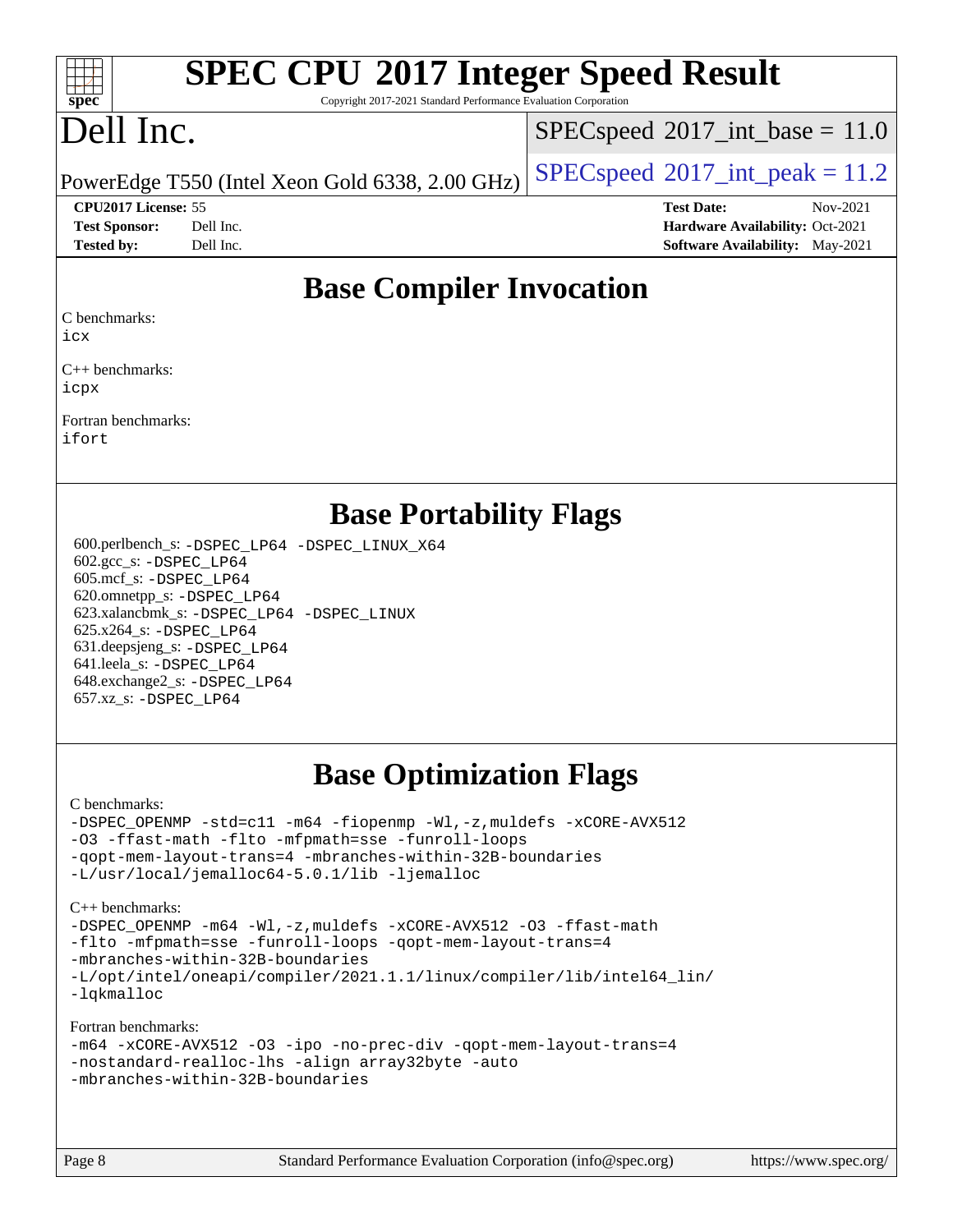# **[SPEC CPU](http://www.spec.org/auto/cpu2017/Docs/result-fields.html#SPECCPU2017IntegerSpeedResult)[2017 Integer Speed Result](http://www.spec.org/auto/cpu2017/Docs/result-fields.html#SPECCPU2017IntegerSpeedResult)**

Copyright 2017-2021 Standard Performance Evaluation Corporation

# Dell Inc.

**[spec](http://www.spec.org/)**

 $+\ +$ 

 $SPECspeed^{\circ}2017\_int\_base = 11.0$  $SPECspeed^{\circ}2017\_int\_base = 11.0$ 

PowerEdge T550 (Intel Xeon Gold 6338, 2.00 GHz)  $\left|$  [SPECspeed](http://www.spec.org/auto/cpu2017/Docs/result-fields.html#SPECspeed2017intpeak)®[2017\\_int\\_peak = 1](http://www.spec.org/auto/cpu2017/Docs/result-fields.html#SPECspeed2017intpeak)1.2

**[CPU2017 License:](http://www.spec.org/auto/cpu2017/Docs/result-fields.html#CPU2017License)** 55 **[Test Date:](http://www.spec.org/auto/cpu2017/Docs/result-fields.html#TestDate)** Nov-2021 **[Test Sponsor:](http://www.spec.org/auto/cpu2017/Docs/result-fields.html#TestSponsor)** Dell Inc. **[Hardware Availability:](http://www.spec.org/auto/cpu2017/Docs/result-fields.html#HardwareAvailability)** Oct-2021 **[Tested by:](http://www.spec.org/auto/cpu2017/Docs/result-fields.html#Testedby)** Dell Inc. **[Software Availability:](http://www.spec.org/auto/cpu2017/Docs/result-fields.html#SoftwareAvailability)** May-2021

## **[Peak Compiler Invocation](http://www.spec.org/auto/cpu2017/Docs/result-fields.html#PeakCompilerInvocation)**

[C benchmarks \(except as noted below\):](http://www.spec.org/auto/cpu2017/Docs/result-fields.html#Cbenchmarksexceptasnotedbelow) [icx](http://www.spec.org/cpu2017/results/res2021q4/cpu2017-20211122-30203.flags.html#user_CCpeak_intel_icx_fe2d28d19ae2a5db7c42fe0f2a2aed77cb715edd4aeb23434404a8be6683fe239869bb6ca8154ca98265c2e3b9226a719a0efe2953a4a7018c379b7010ccf087)

600.perlbench\_s: [icc](http://www.spec.org/cpu2017/results/res2021q4/cpu2017-20211122-30203.flags.html#user_peakCCLD600_perlbench_s_intel_icc_66fc1ee009f7361af1fbd72ca7dcefbb700085f36577c54f309893dd4ec40d12360134090235512931783d35fd58c0460139e722d5067c5574d8eaf2b3e37e92)

[C++ benchmarks](http://www.spec.org/auto/cpu2017/Docs/result-fields.html#CXXbenchmarks): [icpx](http://www.spec.org/cpu2017/results/res2021q4/cpu2017-20211122-30203.flags.html#user_CXXpeak_intel_icpx_1e918ed14c436bf4b9b7c8bcdd51d4539fc71b3df010bd1e9f8732d9c34c2b2914e48204a846820f3c0ebb4095dea797a5c30b458ac0b6dffac65d78f781f5ca)

[Fortran benchmarks:](http://www.spec.org/auto/cpu2017/Docs/result-fields.html#Fortranbenchmarks) [ifort](http://www.spec.org/cpu2017/results/res2021q4/cpu2017-20211122-30203.flags.html#user_FCpeak_intel_ifort_8111460550e3ca792625aed983ce982f94888b8b503583aa7ba2b8303487b4d8a21a13e7191a45c5fd58ff318f48f9492884d4413fa793fd88dd292cad7027ca)

## **[Peak Portability Flags](http://www.spec.org/auto/cpu2017/Docs/result-fields.html#PeakPortabilityFlags)**

Same as Base Portability Flags

## **[Peak Optimization Flags](http://www.spec.org/auto/cpu2017/Docs/result-fields.html#PeakOptimizationFlags)**

[C benchmarks](http://www.spec.org/auto/cpu2017/Docs/result-fields.html#Cbenchmarks):

```
 600.perlbench_s: -Wl,-z,muldefs -prof-gen(pass 1) -prof-use(pass 2)
-xCORE-AVX512 -ipo -O3 -no-prec-div
-qopt-mem-layout-trans=4 -fno-strict-overflow
-mbranches-within-32B-boundaries
-L/usr/local/jemalloc64-5.0.1/lib -ljemalloc
 602.gcc_s: -m64 -std=c11 -Wl,-z,muldefs -fprofile-generate(pass 1)
-fprofile-use=default.profdata(pass 2) -xCORE-AVX512 -flto
-Ofast(pass 1) -O3 -ffast-math -qopt-mem-layout-trans=4
-mbranches-within-32B-boundaries
-L/usr/local/jemalloc64-5.0.1/lib -ljemalloc
605 \text{.mcf}\text{-}\mathrm{s}: basepeak = yes
625.x264-fiopenmp-std=c11-m64-Wl,-z,muldefs
-xCORE-AVX512 -flto -O3 -ffast-math
-qopt-mem-layout-trans=4 -fno-alias
-mbranches-within-32B-boundaries
-L/usr/local/jemalloc64-5.0.1/lib -ljemalloc
657.xz s: basepeak = yes
                                     (Continued on next page)
```